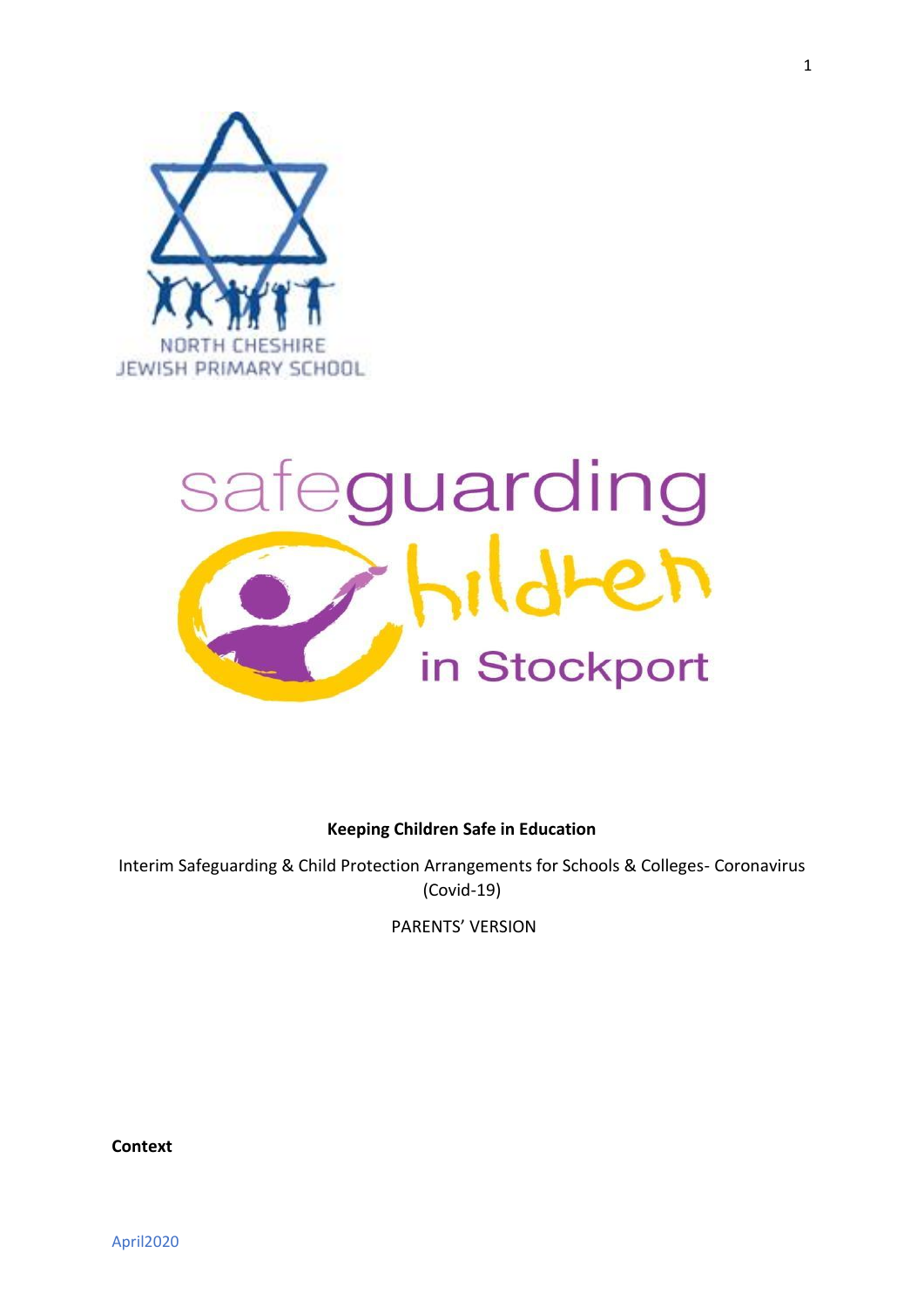Whilst acknowledging the pressure that all schools and colleges are under as a result of the required responses to addressing coronavirus (Covid-19), we understand it remains essential that we continue to be a safe place for students.

This guidance is designed to support us a whole school community to ensure we continue to have appropriate regard to Keeping Children Safe in Education [\(KCSIE 2019\)](https://www.gov.uk/government/publications/covid-19-safeguarding-in-schools-colleges-and-other-providers/coronavirus-covid-19-safeguarding-in-schools-colleges-and-other-providers) and promote the welfare of all our students.

The way schools and colleges are currently operating in response to coronavirus (COVID-19) is fundamentally different to business as usual, however, a number of important safeguarding principles remain the same:

- With regard to safeguarding, the best interests of children must always continue to come first.
- If anyone in a school or college has a safeguarding concern about any child they should continue to act immediately in line with existing expectation
- A Designated Safeguarding Lead (DSL) or deputy (DDSL) must be available. If they are not on site due to self-isolation or any other reason, they must be contactable by phone during school working hours.
- Safer working practices must be maintained -it is essential that unsuitable people are not allowed to enter the children's workforce and/or gain access to children.
- Children should continue to be safeguarded when they are online.

Schools are therefore being asked to continue to **provide care** for a limited number of children - children who are **vulnerable**, and children whose parents are **critical** to the Covid-19 response and cannot be safely cared for at home.

Vulnerable children include those who are supported by a social care (have a social worker), those with **safeguarding and welfare needs,** including child in need plans, on child protection plans, 'looked after' children, young carers, disabled children and those with [education, health and care \(EHC\) plans.](https://www.gov.uk/children-with-special-educational-needs/extra-SEN-help)

Additional information is available by following the link below.

[https://www.gov.uk/government/publications/coronavirus-covid-19-guidance-on](https://www.gov.uk/government/publications/coronavirus-covid-19-guidance-on-vulnerable-children-and-young-people/coronavirus-covid-19-guidance-on-vulnerable-children-and-young-people)[vulnerable-children-and-young-people/coronavirus-covid-19-guidance-on-vulnerable](https://www.gov.uk/government/publications/coronavirus-covid-19-guidance-on-vulnerable-children-and-young-people/coronavirus-covid-19-guidance-on-vulnerable-children-and-young-people)[children-and-young-people](https://www.gov.uk/government/publications/coronavirus-covid-19-guidance-on-vulnerable-children-and-young-people/coronavirus-covid-19-guidance-on-vulnerable-children-and-young-people)

As well as safeguarding those children who are attending our setting, thought must be given to how we safeguard those children at home who are also deemed to be vulnerable.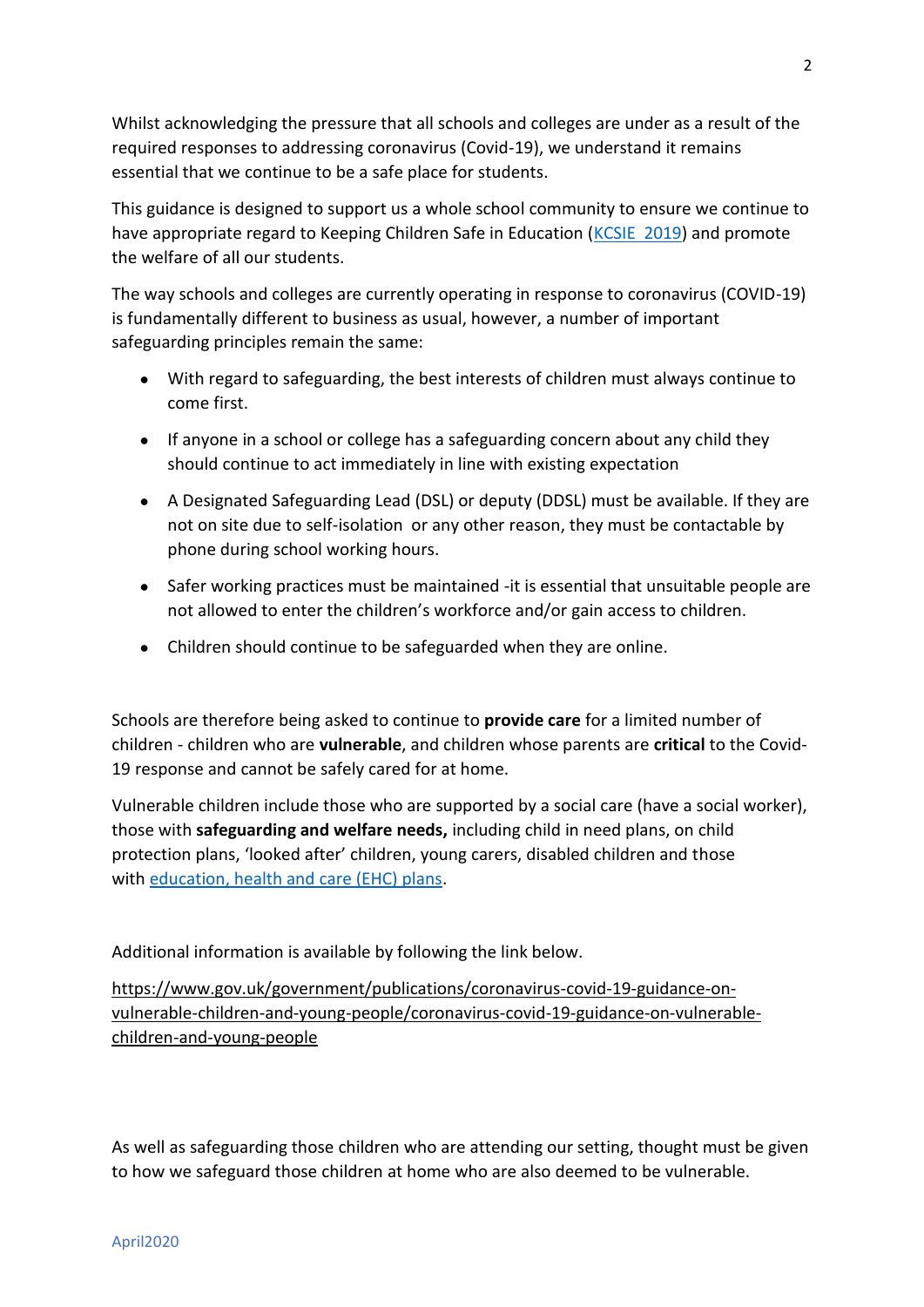Safeguarding principles remain unchanged. How we escalate and manage them is communicated here and will be shared with all Governors and staff to ensure they are understood by the whole school community. This document is an annex to our more detailed safeguarding policy which still contains relevant details and information on recognising and responding to abuse and continues to be a source of reference.

As a school and in line with guidance from the Department for Education (DfE) we are committed to working in partnership with Stockport Local Authority and Stockport Safeguarding Children Partnership. Safeguarding and promoting the welfare of children is everyone's responsibility. Everyone who comes into contact with children and their families has a role to play. In order to fulfil this responsibility effectively, all should make sure their approach remains child-centred. This means that they should consider, at all times, what is in the best interests of the child. We work in a multi-agency way understanding no single professional can have a full picture of a child's needs and circumstances. If children and families are to receive the right help at the right time, everyone who comes into contact with them has a role to play in identifying concerns, sharing information and taking prompt action.

# **1 Safeguarding vulnerable\* Students remotely**

We remain committed to supporting our vulnerable students and will take the following steps:

- Where vulnerable students are not in school we will ensure that contact is maintained by the school with all vulnerable pupils at least once per week, by email in the first instance. This will the responsibility of the main DSL or the Deputy DDSL. If both are unavailable, it will pass to one of the other DSLs, who will be asked to undertake this. This will either be Victoria Krywonos [\(vitoria.krywonos@northcheshire.srockport.sch.uk\)](mailto:vitoria.krywonos@northcheshire.srockport.sch.uk) or Kirstie Snape [\(kirstie.snape@northcheshire.stockport.sch.uk\)](mailto:kirstie.snape@northcheshire.stockport.sch.uk).
- Where it is identified that a child or family are in need of additional support or guidance we will ensure that this is in place. This may include extra contact (most likely phone call), signposting and referring to other services. All interactions will be recorded and stored confidentially.
- All vulnerable children and families should be provided with a point of contact for support, namely the main SDL (Michael Woolf) and the Deputy DSL (Karen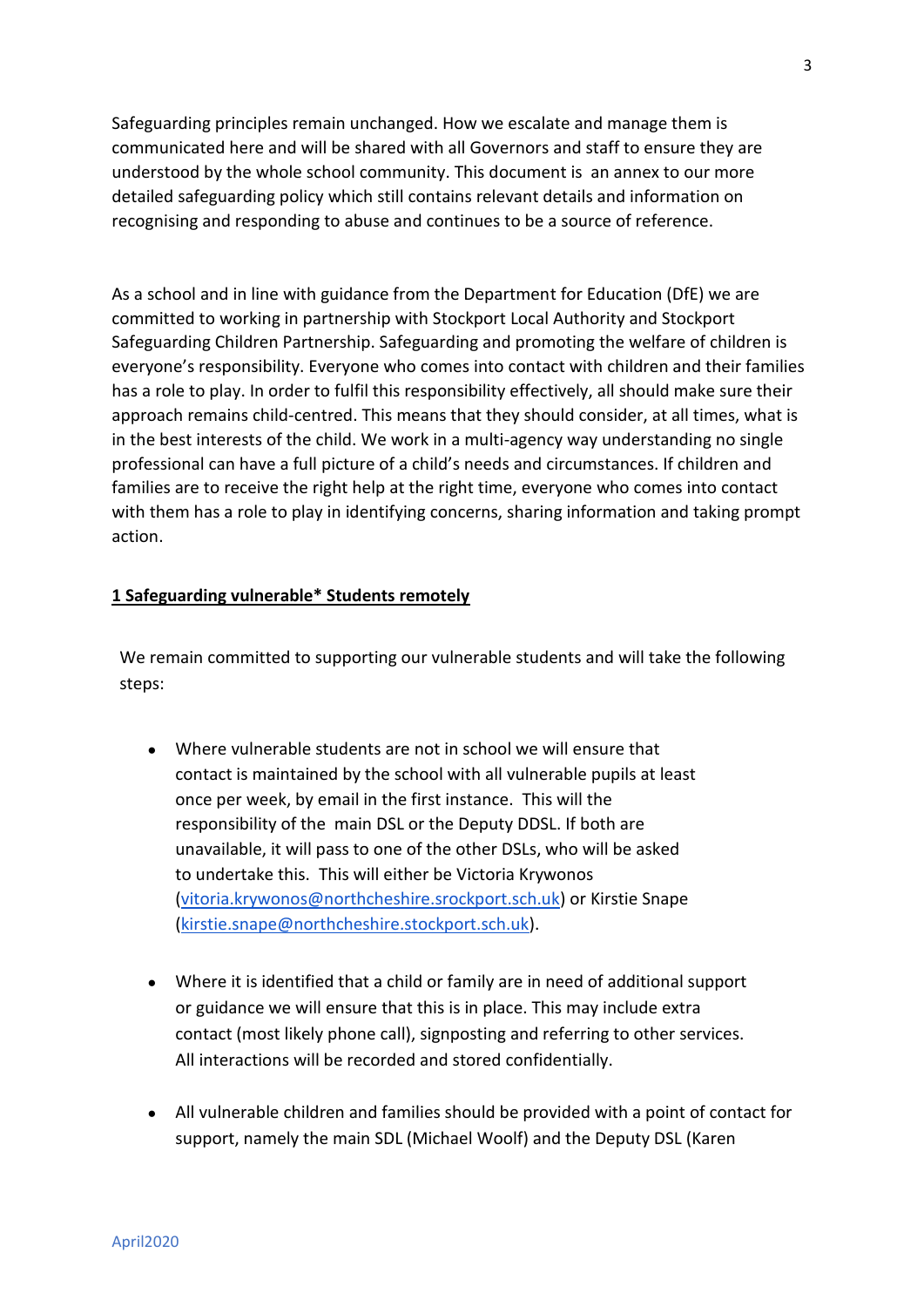Sulman). They can be contacted via school (0161 282 4500) or via email. **Sharing of staff's personal phone numbers and emails is to be avoided.** 

\*Described in appendix 1

# **2 School provision for students currently supported at Team Around the Child (TAC) Level 3 or subject to a Child Protection Plan**

Children and families who have an allocated Social Worker will **continue** to be supported by them. A set of working principles has been devised and is included in the last section of this document.

Schools continue to be a potential key source of additional support to this group. The established relationships between school and family are of great value and may be key to them feeling confident in seeking and engaging with help when it is needed.

Going forward we recognise these children may need to **access school** and engage in the **daily care offer**. Where these children need to attend, we will work with Social Workers to offer such a placement. Where families inform us of a need for help, by way of a placement, we will work with them and Children's Social Care (as appropriate) to agree a plan of support. Where we believe a child is at risk of significant harm or danger, we will refer our concerns (by **phone** in the first instance) to Children's Social Care – as described in our full Safeguarding Policy.

We will ensure that a Designated Safeguarding Lead (DSL) or Deputy Designated Safeguarding Lead (DDSL) is available\* to support staff where they have concerns about a child.

This includes:

- Children attending the setting.
- Those children and their families being contacted by school staff as part of a support package.
- Children who cause concern through other contact or interactions with staff e.g. through remote learning offers etc.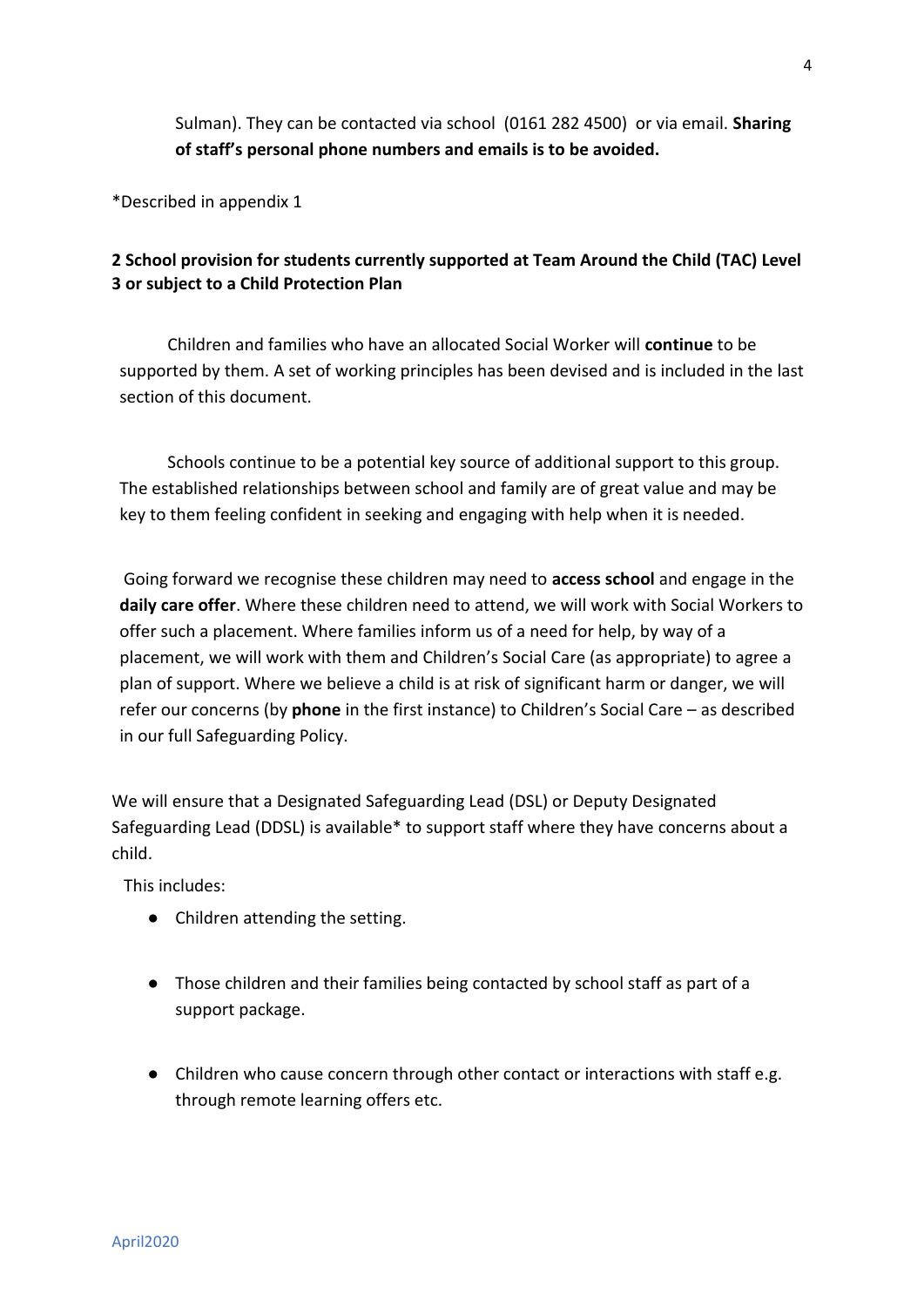### **3 Reporting a concern**

Where staff have a concern about a child, they should continue to follow the process outlined in the school Safeguarding Policy, this includes completing a note of concern (NOC) and if required a skin map, and report to one of the DSLs.

In the unlikely event that there is no DSL on site, the member of staff reporting the disclosure/observation should call the DSL and follow this up by emailing BOTH the Designated Safeguarding Lead and the Deputy DSL their concern. This will ensure that the concern is received.

Any NOC / skin map received off site, will be saved and once back in school, printed off and placed in the secure folder.

Staff are reminded of the need to report any concern immediately and without delay.

Where staff are concerned about an adult working with children in the school, they should report the concern to the headteacher This should be done verbally and followed up with an email to the headteacher.

Concerns around the Headteacher should be directed to the Chair of Governors: Mark Hilton - mark.hilton@northcheshire.stockport.sch.uk

The Headteacher will offer support in the process of managing allegations.

The full responsibilities of the DSL and their deputy are covered in our main Safeguarding Policy.

If staff cannot reach the DSL/DDSL, and they consider a child to be at immediate risk of harm they will contact the Multi –agency Safeguarding and Support Hub (MASSH) tel. (0161) 217-6028 or 6024 or the Police -999 as they feel appropriate.

If the family lives in Trafford, Children's First Response should be contacted (TCFR) tel. (0161) 912 5125.

If the family lives in Manchester, please contact Manchester Safeguarding Partnership. tel. (0161) 234 5001 [https://www.manchestersafeguardingpartnership.co.uk/children-young](https://www.manchestersafeguardingpartnership.co.uk/children-young-people/)[people/](https://www.manchestersafeguardingpartnership.co.uk/children-young-people/)

If the family lives in Cheshire East, please contact Cheshire East Safeguarding Partnership tel 0300 123 5012 (option 3)

<http://www.cheshireeastlscb.org.uk/homepage.aspx>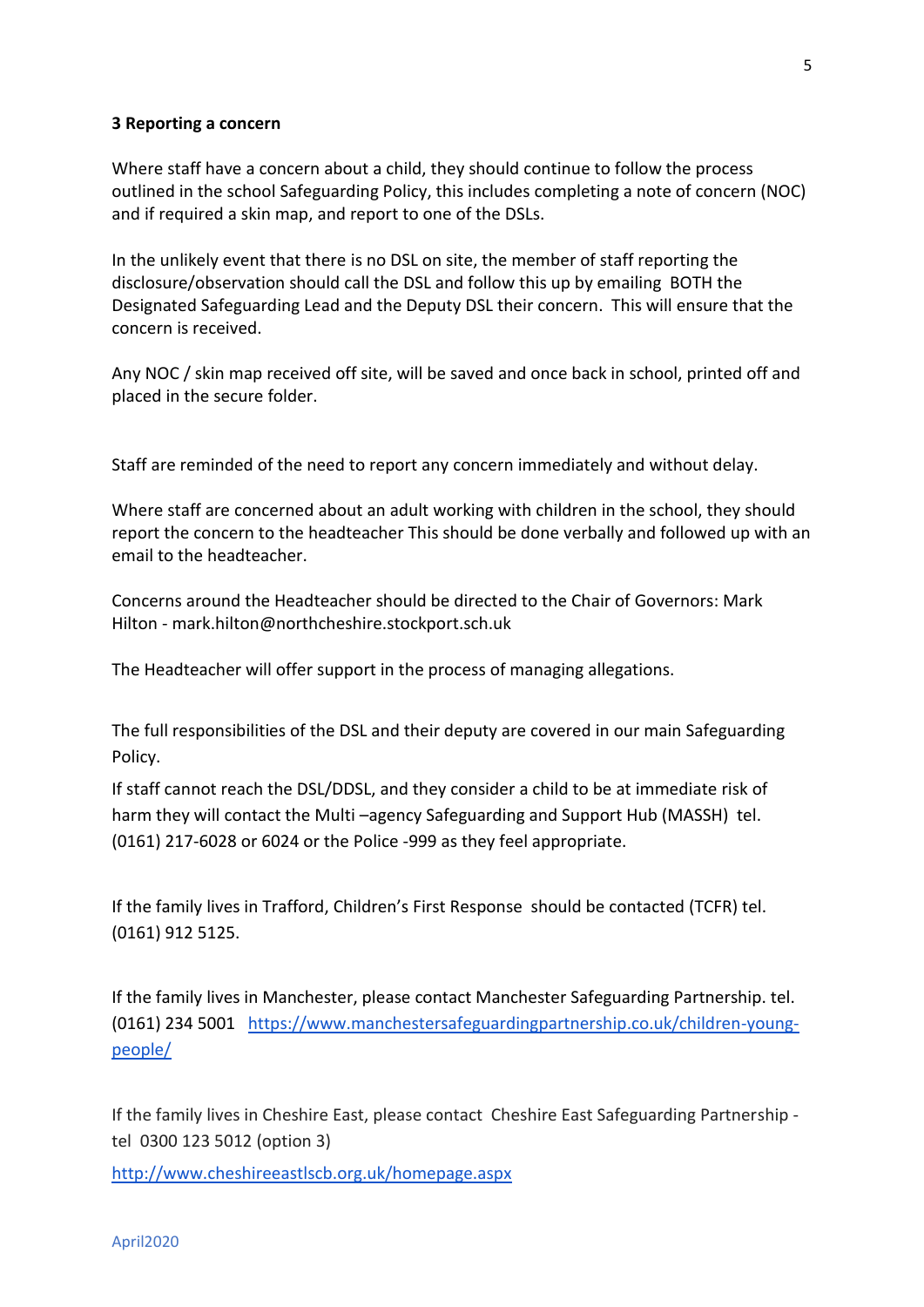The DSL/DDSL & other pastoral staff will continue to engage with social workers, and attend all multi-agency meetings, which can be done remotely.

# **4 Young carers**

We understand that at this current time students who are young carers may benefit from additional contact and support. We are committed to working with other agencies to support their wellbeing and will take the following steps:

- Once a week phone contact with the young person
- Make sure the young carer knows how to access advice for the person they are caring for
- Awareness of help and support through Stockport's website for guidance.
- Offer of food support if needed
- Recorded and report concerns in the appropriate way
- If support and guidance are required, please contact: Katy Franklin Signpost for Young Carers in Stockport <https://www.signpostforcarers.org.uk/>

# **5 Children with an Education and Health Care Plan (EHCP)**

On the 27th March 2020, the central Government produced guidance on supporting vulnerable children. [www.gov.uk/government/publications/coronavirus-covid-19](http://www.gov.uk/government/publications/coronavirus-covid-19-guidance-on-vulnerable-children-and-young-people/coronavirus-covid-19-guidance-on-vulnerable-children-and-young-people) [guidance-on-vulnerable-children-and-young-people/coronavirus-covid-19-guidance-on](http://www.gov.uk/government/publications/coronavirus-covid-19-guidance-on-vulnerable-children-and-young-people/coronavirus-covid-19-guidance-on-vulnerable-children-and-young-people)[vulnerable-children-and-young-people](http://www.gov.uk/government/publications/coronavirus-covid-19-guidance-on-vulnerable-children-and-young-people/coronavirus-covid-19-guidance-on-vulnerable-children-and-young-people)

# **Vulnerable children include those who have a social worker and those children and young people up to the age of 25 with education, health and care (EHC) plans.**

 Those with an EHC plan should be risk-assessed by their school or college in consultation with the local authority (LA) and parents, to decide whether they need to continue to be offered a school or college place in order to meet their needs, or whether they can safely have their needs met at home. This could include, if necessary, carers, therapists or clinicians visiting the home to provide any essential services.

Many children and young people with EHC plans can safely remain at home. Schools, colleges, other training providers and local authorities will need to consider the needs of all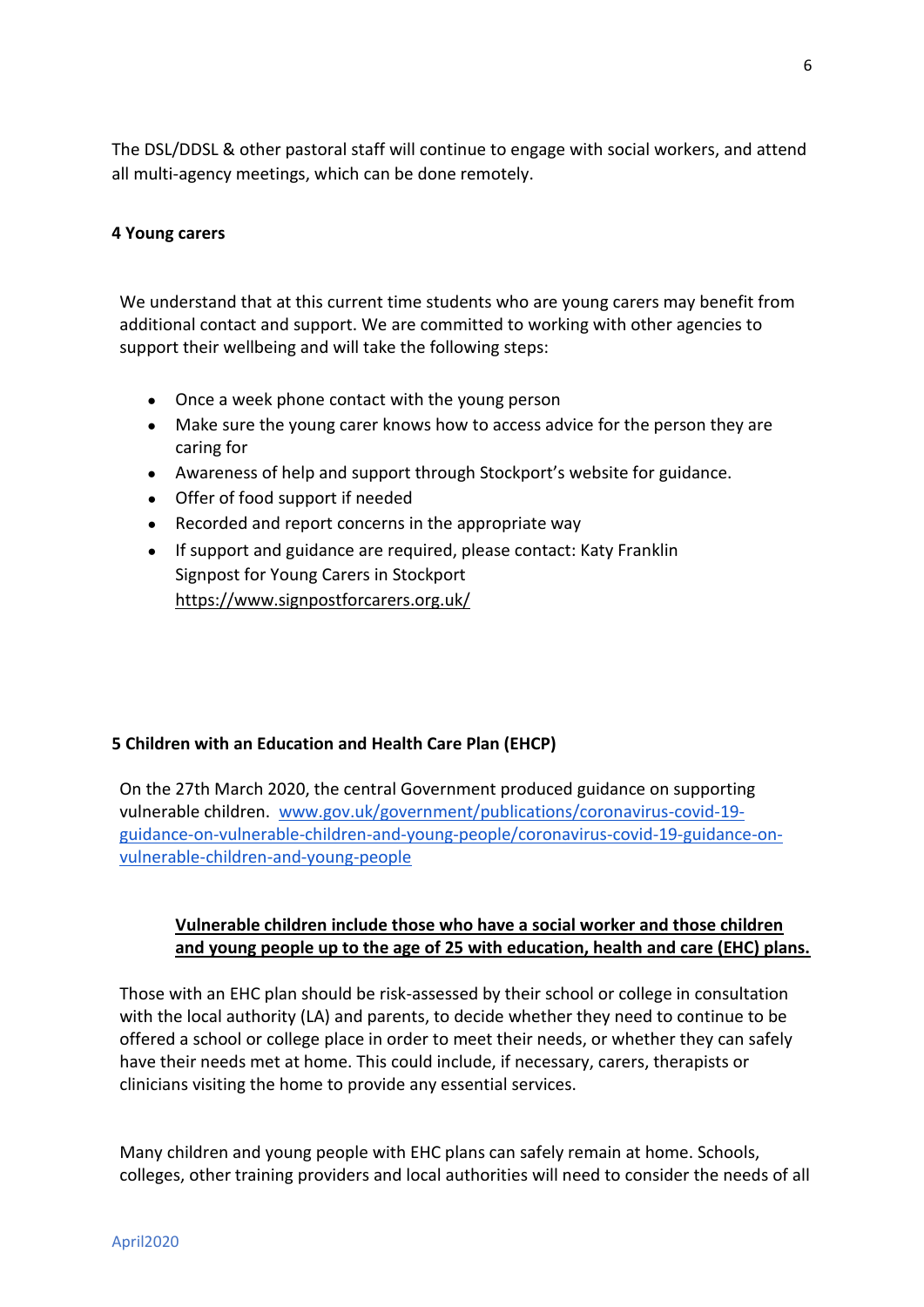children and young people with an EHC plan, alongside the views of their parents, and make a risk assessment for each child or young person. Local authorities and schools or colleges should decide together who is best placed to undertake the risk assessment, noting that the duty to ensure provision remains with the local authority. They will need to consider a number of different risks to each individual, including:

- the potential health risks to the individual from COVID-19, bearing in mind any underlying health conditions. This must be on an individual basis with advice from an appropriate health professional where required
- the risk to the individual if some or all elements of their EHC plan cannot be delivered at all, and the risk if they cannot be delivered in the normal manner or in the usual setting
- the ability of the individual's parents or home to ensure their health and care needs can be met safely
- the potential impact to the individual's wellbeing of changes to routine or the way in which provision is delivered

We expect most children and young people with EHC plans will fall into the following categories:

- children and young people who would be at significant risk if their education, health and care provision and placement did not continue, namely those who could not safely be supported at home. This may include those with profound and multiple learning difficulties, and those receiving significant levels of personal care support. Local authorities will need to work with the individual's educational setting – especially residential special schools and specialist colleges – as well as local health partners, to ensure they are able to remain open wherever possible. This may mean deploying staff from other education settings, to keep staffing ratios safe
- children and young people whose needs can be met at home, namely those who are not receiving personal care from their educational setting, or whose limited need for personal care can be met in their family home.

The Coronavirus Act 2020 allows the Secretary of State, where appropriate, to temporarily lift the statutory duty on local authorities to maintain the precise provision in EHC plans; with local authorities needing instead to apply 'reasonable endeavours' to support these children and their families. As such, where the Secretary of State has issued a temporary notice and a local authority is unable to secure the full range of provision stated in a plan, as long as they use their 'reasonable endeavours' to do this, they won't be penalised for failing to meet the existing duty in section 42 of the Children and Families Act 2014.

During this outbreak, educational settings, local authorities, health bodies, parents and young people with SEND should work together to respond pragmatically and flexibly to each individual's needs.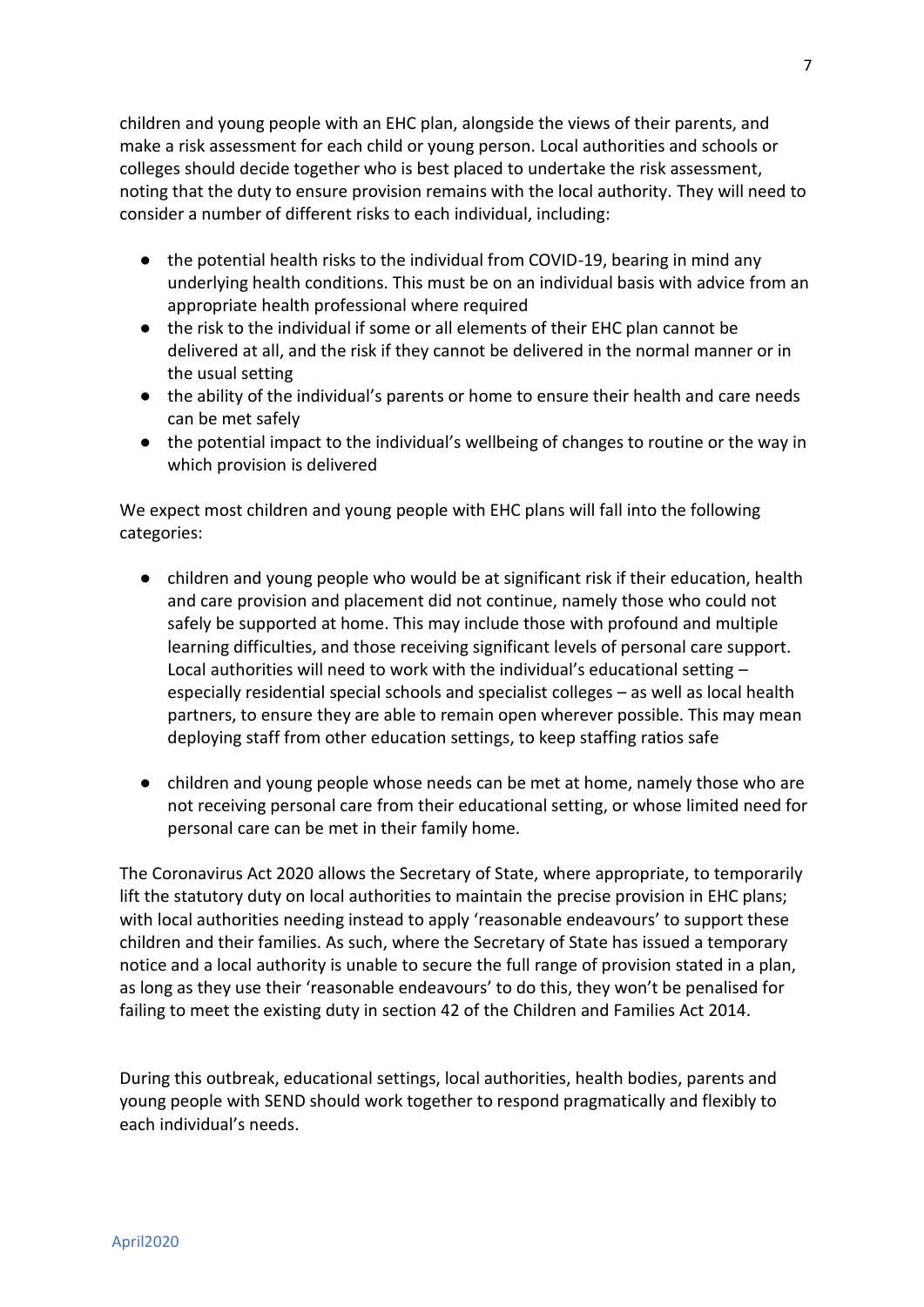The Coronavirus Act 2020 will help the government respond to the outbreak. This legislation gives the Secretary of State powers to provide for local authorities where appropriate temporarily to have more flexibility to prioritise their efforts to support those with the most complex needs.

Local authorities will need to work closely with educational settings – and in particular, special schools and specialist colleges, and other specialist provision – to ensure sufficient provision is available across the local area. Local authorities and educational settings may need to redeploy staff (whether teachers, support staff or other critical workers) to ensure that specialist settings have sufficient workforce to operate safely; and may need to do this across the usual boundaries of maintained, academy, college or other status to ensure the right staff are in the right settings.

Any changes made to a child or young person's provision in their EHC plan would only remain in place temporarily. The full range of provision would be reinstated once the temporary notice expires.

We are also proposing to amend regulations to provide for flexibility over matters such as the timescales in EHC needs assessments, and the reviews, re-assessments and amendments processes where particular cases are affected by the COVID-19 situation.

The Department for Education will seek to ensure that local authorities receive clear guidance and support to help them manage these new requirements effectively.

### **6 Supporting children in school**

NCJPS is committed to ensuring the safety and wellbeing of all its students.

We will continue to be a safe space for all children to attend and flourish. The Headteacher will ensure that appropriate staff are on site and staff to pupil ratio numbers are appropriate, to maximise safety.

We will refer to the Government guidance for education and childcare settings on how to implement social distancing and continue to follow the advice from Public Health England on handwashing and other measures to limit the risk of spread of COVID19.

We will ensure that where we care for children of critical workers and vulnerable children on site, appropriate support is in place for them.

Where there are concerns about the impact of staff absence – such as our Designated Safeguarding Lead or first aiders – we work with Stockport Local Authority.

### **7 Safeguarding Children (off school site)**

As a school we recognise that our students may face challenges and be exposed to risks whilst away from school for this extended period. School staff will still have contact with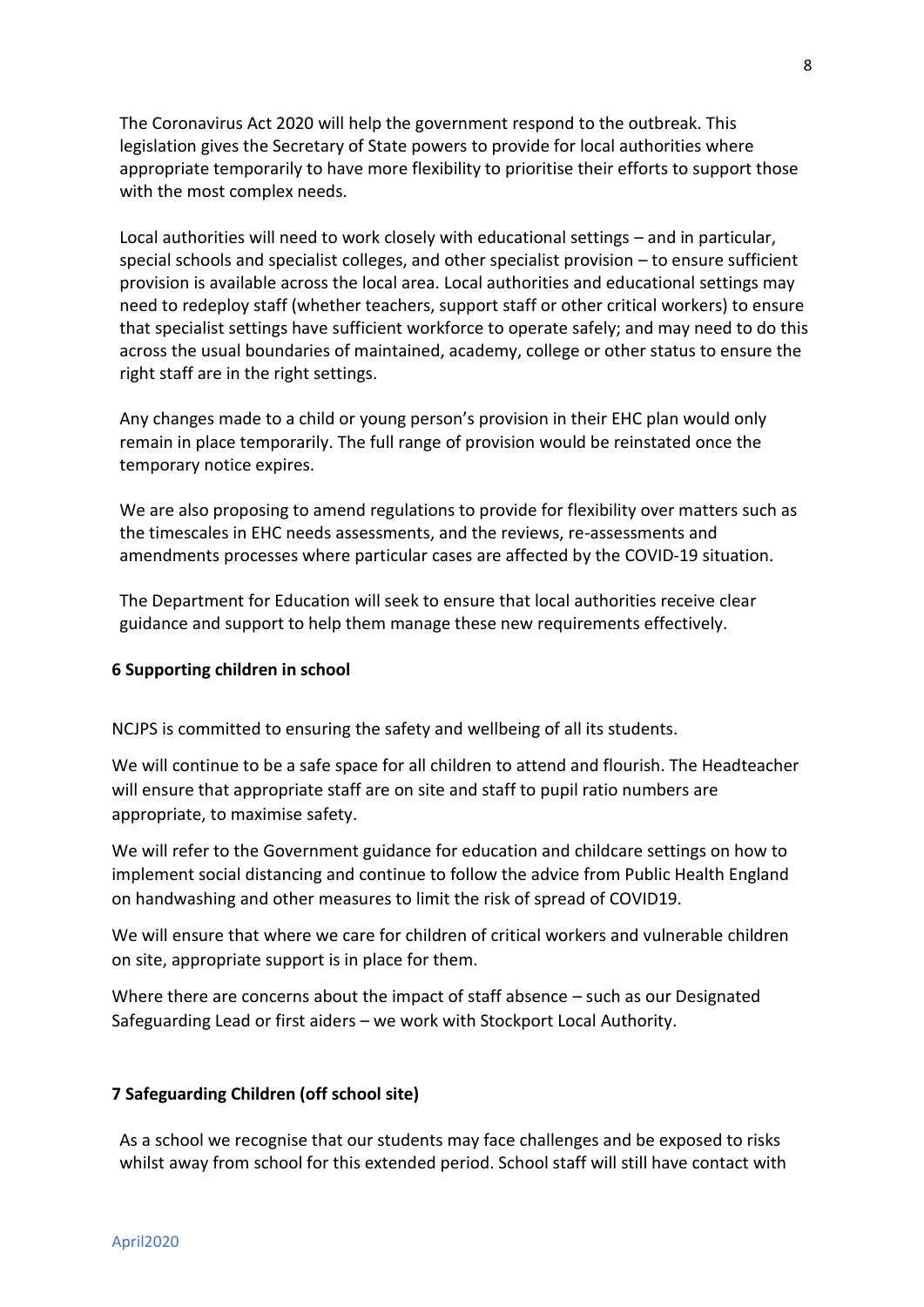students, and we will use this time as an opportunity to offer support, advice and guidance, applying the principles of the school environment to offer suitable pastoral support. Everyone has a role to play and we expect staff to be vigilant in their interactions with students. Staff should take steps to safeguard pupils by contacting the DSL/DDSL or by making a direct referral

 (**in line with usual expectations- see school safeguarding policy and as described in section 2 above**).

# **8 Online safety**

It is likely many students are accessing internet enabled devices more frequently whilst families follow the advice of the government to 'stay at home'. This is also currently our primary source of contact with most of our students. It is therefore of the utmost importance that we continue to create as many opportunities as we can to support and educate children on how to stay safe online. Staff should be mindful of existing polices and the details described by the DfE in KCSiE19 [-teaching-online-safety-in-schools](https://www.gov.uk/government/publications/teaching-online-safety-in-schools) **.**

NCJPS will ensure any use of online learning tools and systems is in line with privacy and data protection/GDPR requirements.

# **9 Peer Abuse**

NCJPS recognises that during the closure a revised process may be required for managing students on and off site and providing support to any report of such abuse**.** 

Where a school receives a report of peer on peer abuse, they will follow the principles as set out in the main safeguarding policy and in part 5 of KCSIE.

The school will listen and work with the young person, parents/carers and any multi-agency partner required to ensure the safety and security of that young person.

Concerns and actions must be recorded on a note of concern and appropriate referrals made.

# **10 Attendance**

Local authorities and education settings do not need to complete their usual day-to-day attendance processes to follow up on non-attendance.

If NCJPS has any children in attendance (e.g. because they are vulnerable or their parent(s) / carers are critical workers) we will submit the daily attendance sheet to the DfE by 12 noon - [https://www.gov.uk/government/publications/coronavirus-covid-19-attendance](https://www.gov.uk/government/publications/coronavirus-covid-19-attendance-recording-for-educational-settings)[recording-for-educational-settings](https://www.gov.uk/government/publications/coronavirus-covid-19-attendance-recording-for-educational-settings)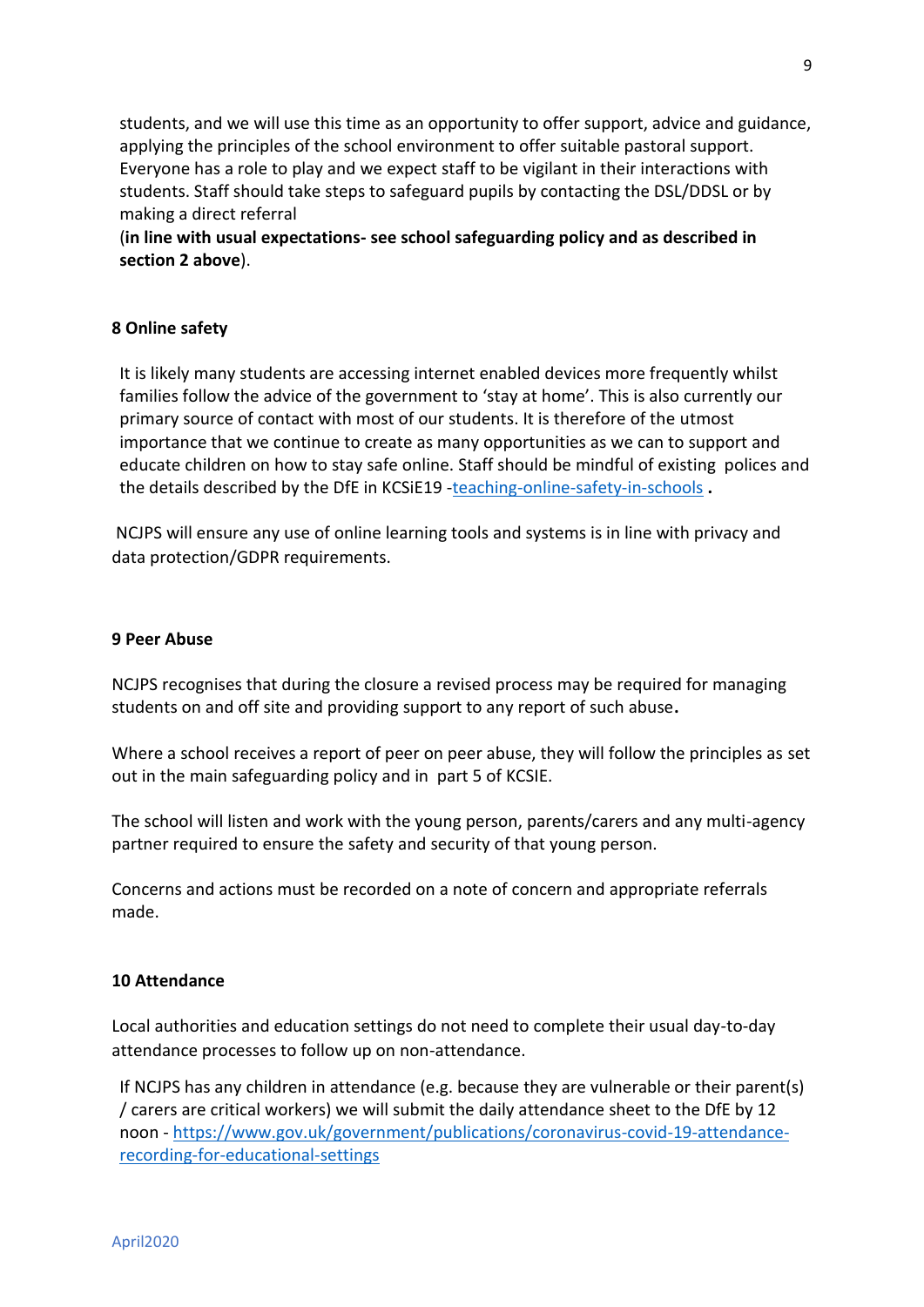The DfE and Stockport LA have shared guidance on recording and reporting pupil's attendance- see advisory notes. You can insert an appropriate statement here

### **11 Emotional wellbeing**

We recognise the complexities and challenges of the Covid-19 crisis and the potential impact it may have on the emotional wellbeing of our staff and pupils. We will continually review guidance and cascade information across our workforce. We ask staff to be vigilant for signs of distress and to respond to them in line with our usual working practice.

### <https://www.gov.uk/education/health-safety-and-wellbeing-in-schools>

### **12 Encompass**

As an Encompass school we received notifications from the Police informing us when there has been an incident of domestic abuse or violence at a child's home. This process is to continue, and we will actively monitor notifications, risk assess them in conjunction with other information we hold and escalate our concerns. We will make assessments on a case by case basis of the need to contact families following a notification.

### **13 Safer recruitment & safer working practice**

Any new staff, visitors or volunteers will be risk assessed and inducted in line with existing practice and in compliance with part 3 KCSiE.

Staff should continue to apply the principles of our safer working practice standards and general code of conduct.

It is particularly important that staff pay regard to previous advice and guidance on safer working practice, **especially in relation to any online activity**.

### **14 Staff training & safeguarding induction**

All existing school/college staff have completed statutory safeguarding training and have read part 1 of KCSIE, safer working practice and the school's safeguarding policy. Staff should adhere to the principles of these key documents and this supplementary guide. Staff should also be aware that there may be further updates and guidance. Individuals will need to be vigilant and ensure that they read all new guidance and ask for clarity or support if required.

The existing Stockport school and college workforce may move between schools and colleges on a temporary basis in response to COVID-19. Any staff arriving at this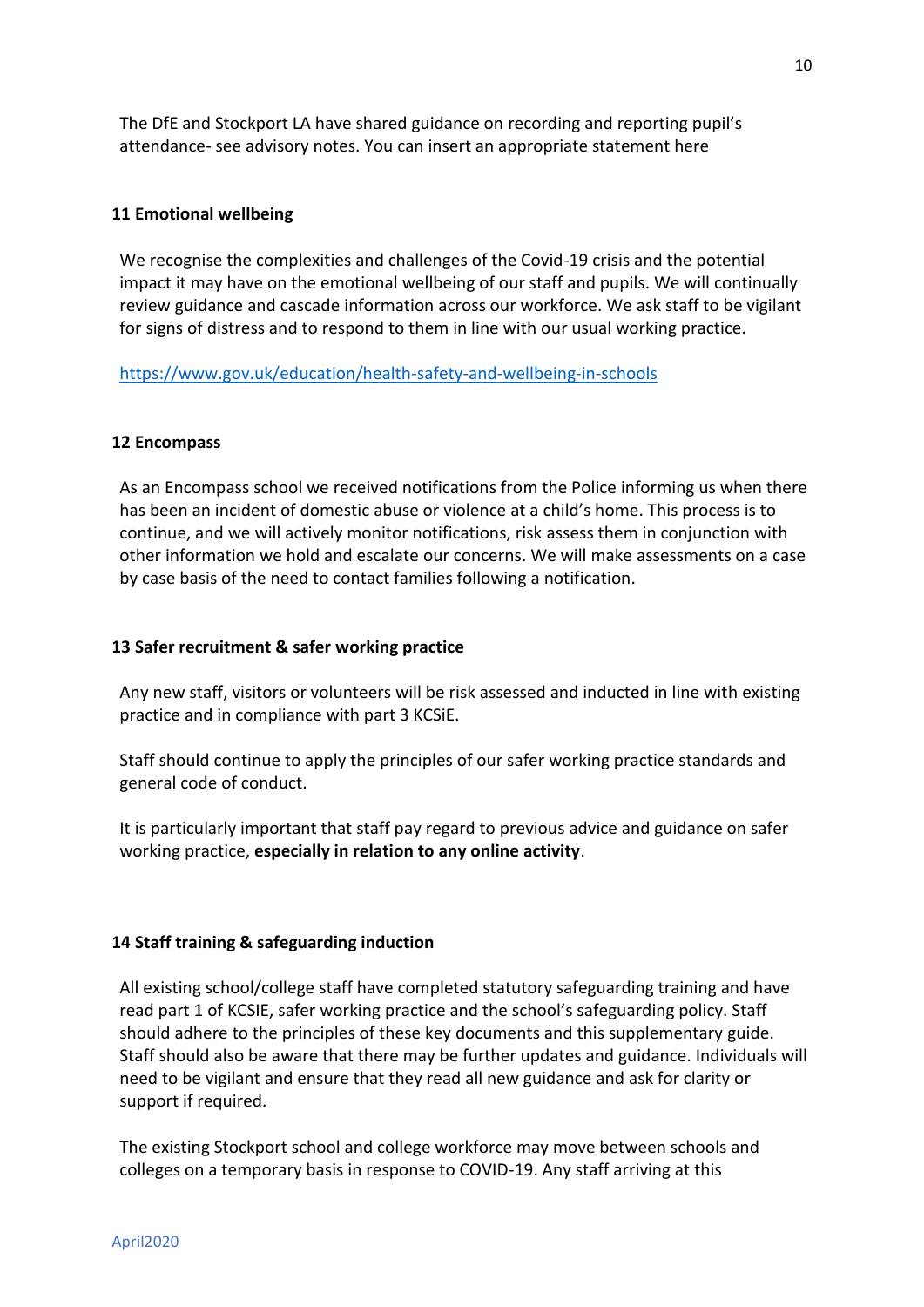school/college from another establishment will be given a tailored induction and copies of the school safeguarding and safer working practice policy.

**Appendices**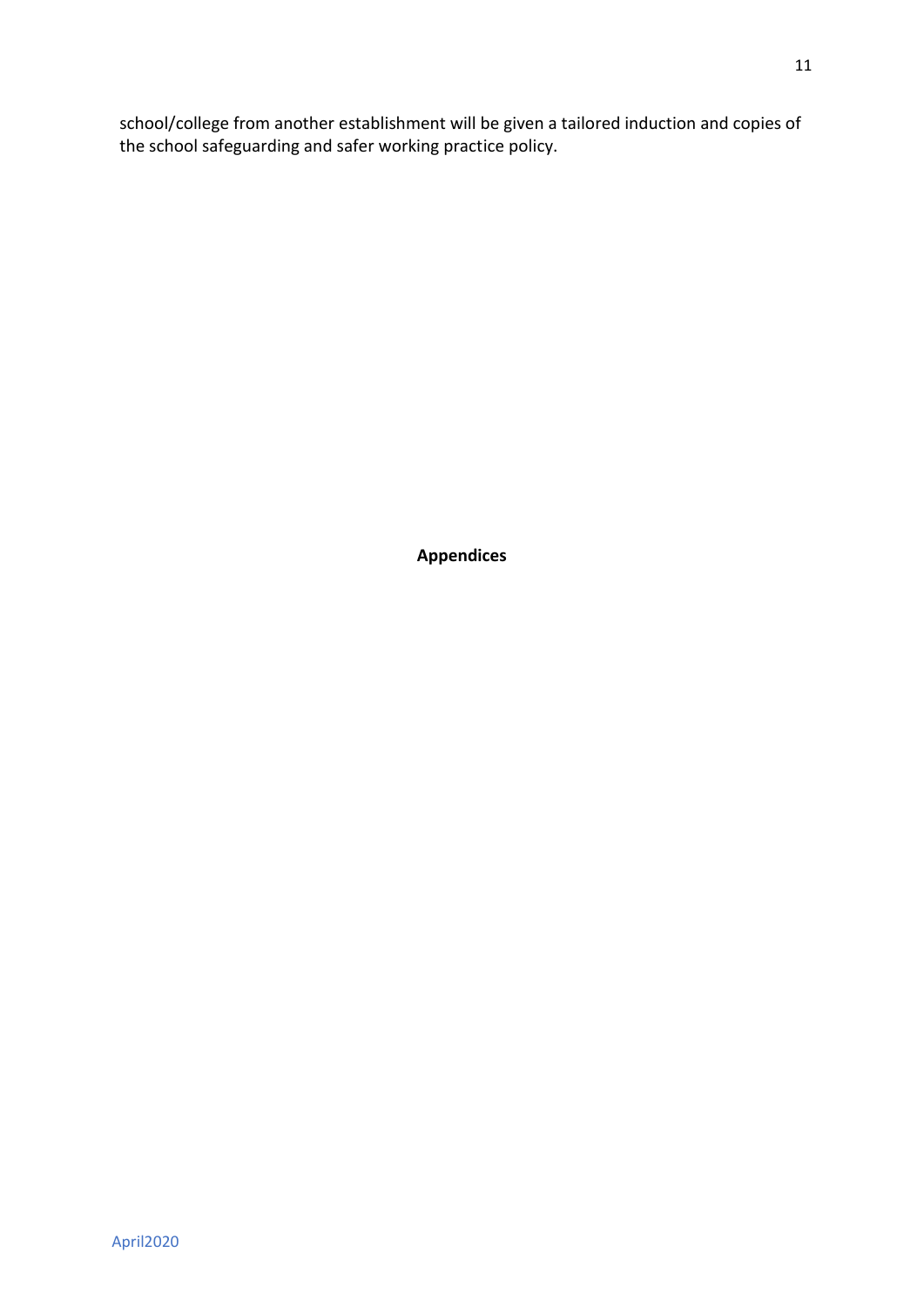# **Definitions**

The DfE states "Attending education settings is known as a protective factor for children receiving the support of a social worker. It is right that we prioritise support for those who will benefit the most. We are balancing this carefully with the urgent need to reduce social contact right across society to support our work to reduce the spread of coronavirus (COVID-19).

Leaders of educational settings and designated safeguarding leads know who their most vulnerable children are and will have the flexibility to offer a place to those on the edges of receiving children's social care support."

Vulnerable children (DfE definition)

The definition of and information on vulnerable children can be found by following the link below.

Please pay particular regard to Paragraphs 1, 3, 4, 6, 13 and 14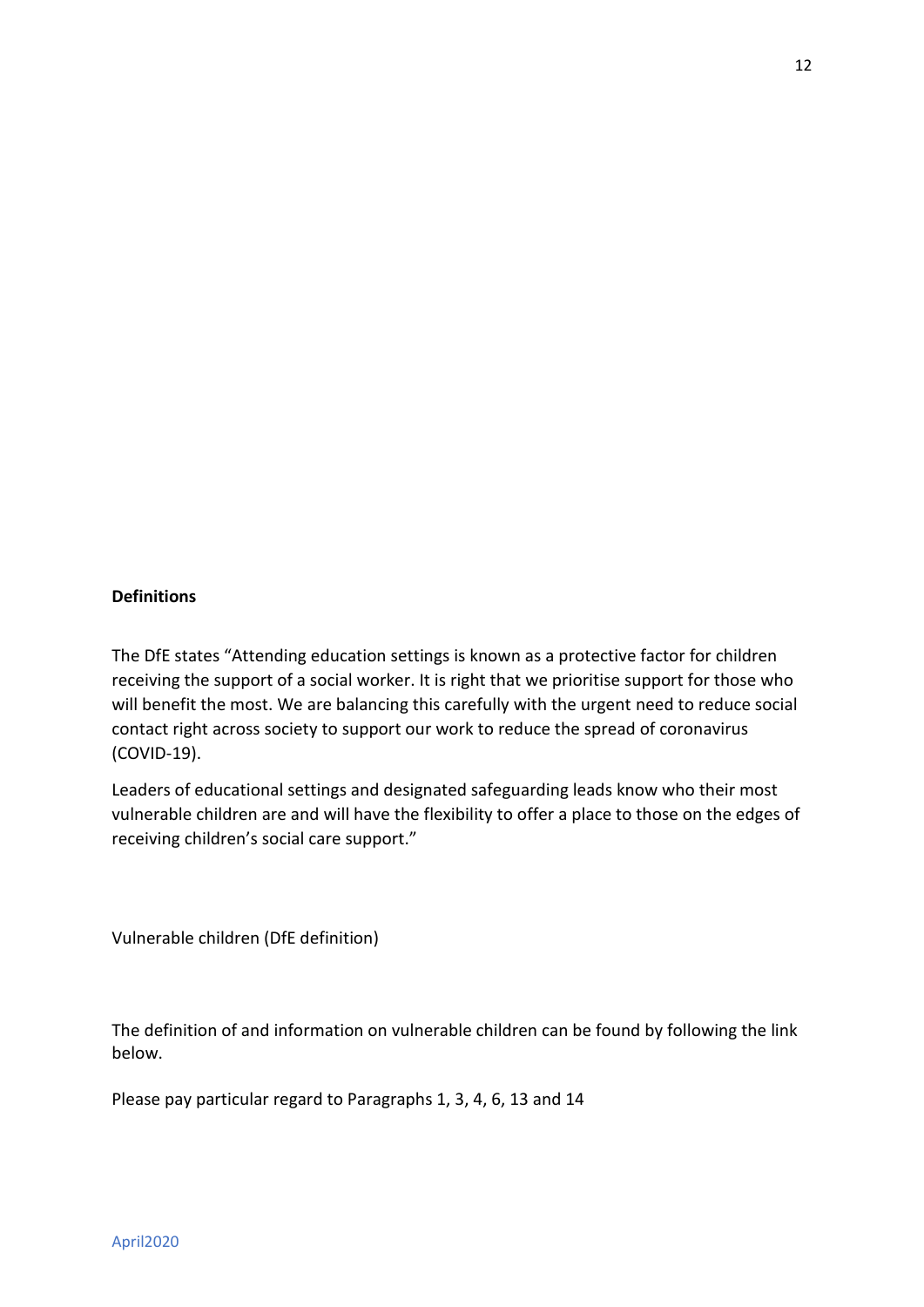[https://www.gov.uk/government/publications/coronavirus-covid-19-guidance-on](https://www.gov.uk/government/publications/coronavirus-covid-19-guidance-on-vulnerable-children-and-young-people/coronavirus-covid-19-guidance-on-vulnerable-children-and-young-people)[vulnerable-children-and-young-people/coronavirus-covid-19-guidance-on-vulnerable](https://www.gov.uk/government/publications/coronavirus-covid-19-guidance-on-vulnerable-children-and-young-people/coronavirus-covid-19-guidance-on-vulnerable-children-and-young-people)[children-and-young-people](https://www.gov.uk/government/publications/coronavirus-covid-19-guidance-on-vulnerable-children-and-young-people/coronavirus-covid-19-guidance-on-vulnerable-children-and-young-people)

Advisory Notes & Additional Information

### **Advice on the use social media by education colleagues- Covid19 arrangements**

During this period of disruption, we are seeing some truly creative approaches to engaging young people, particularly from the education sector. It is important that we do not lose sight of safeguarding practices and standards, or the reasons we have them in the first place. When using Social media or other platforms we need to risk assess continuously. Although these are unprecedented times and we do not have a 'map' for many of the unfolding challenges. We can support our colleagues to work safely and continue to apply safer working standards.

As a starting point it may be useful to refresh on the specific age limits that are applied to platforms.

Most social media services require users to be at least 13 years of age to access and use their services. This includes Facebook, Snapchat, Twitter, Instagram, Musical.ly and Skype. WhatsApp has an age restriction of 16 years and older.

Using social media as a learning platform is not recommended, because of the age restrictions in place and also because there is opportunity to create informal relationships between students and staff.

Whilst there is no age restriction for watching videos on YouTube, users need to be 13 or older to have their own YouTube account (enabling them to subscribe to other channels, like videos, post comments, share their own content and flag inappropriate content). As a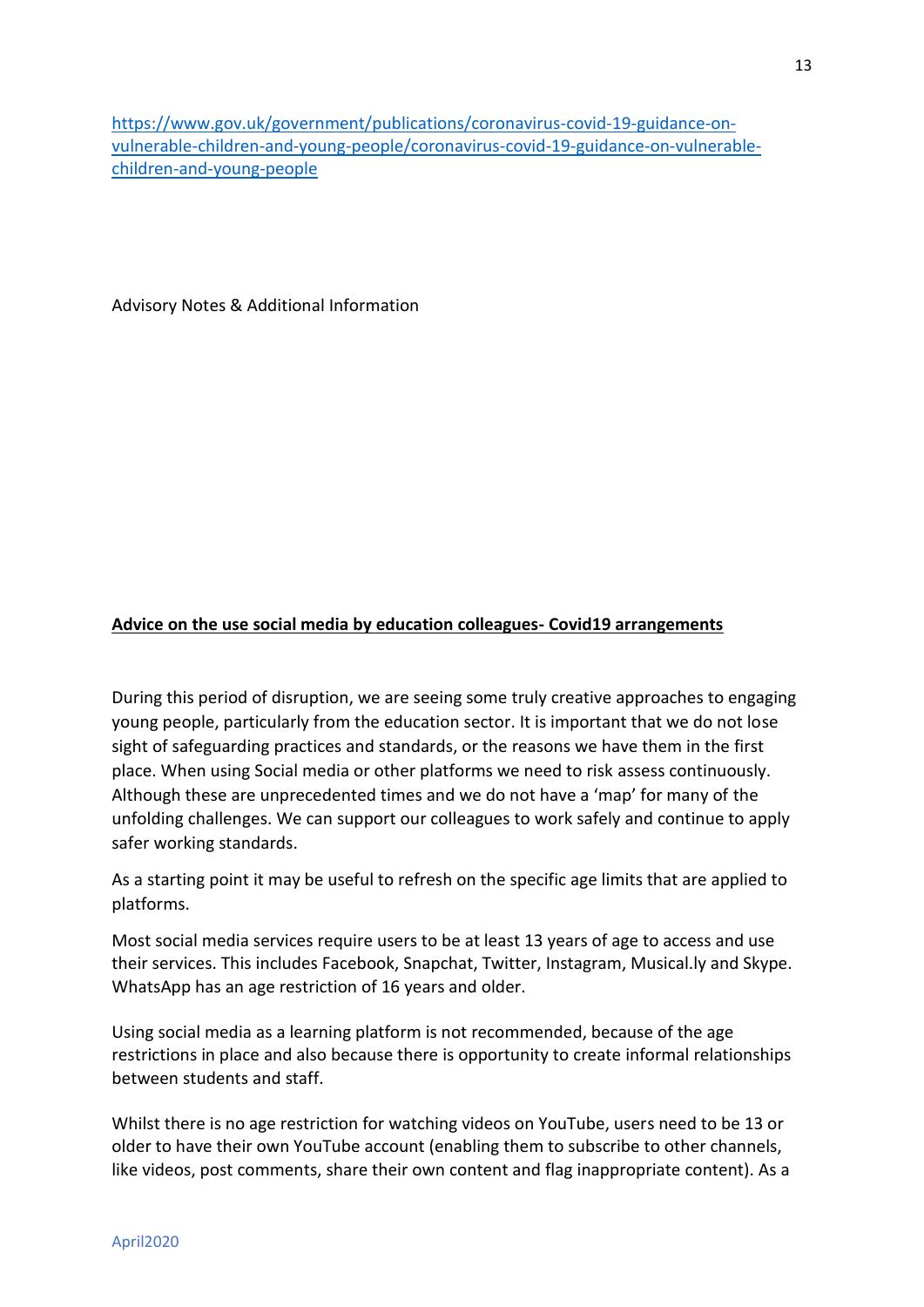sector we have worked consistently to ensure that these messages are repeatedly shared with parents and carers as part of our approaches to safeguarding. As role models in the community I am sure you all agree that we must follow our own advice and respect the guidelines.

Obviously, it is important we have routes to interact and exchange information with young people as it is a key way to safeguard their physical and emotional wellbeing; as well as offering informal opportunities to learn and maintain a sense of identity and belonging. If you have existing mechanisms such as virtual learning environments it would be better to use these creatively and ensure staff continue to apply the expected risk assessments. Staff can of course use and promote appropriate sites and where possible encourage children to share their work and experiences, but this has to be in a safe and controlled way. Using external platforms will potentially remove a lot of safeguards.

Staff need to continue to maintain their professional standards in these more informal times, and you may wish to remind them of your respective standards and acceptable user agreements. This should help avoid momentary lapses in judgment and encourage colleagues to reflect on language, dress, environments and any materials or videos before they publish content.

# **Using a learning platform to set assignments.**

The next level is setting work remotely via a learning platform. Many schools will already have access to Google Classroom or Microsoft Teams (part of Office 365) or both. If staff are familiar with using Google Docs or Google Drive then starting to use Google Classroom should be quite simple. It is cleanly laid out and intuitive to use. Here is a link to a 16-minute tutorial video which covers the key points.

You should contact your IT provider if you wish to use Google Classroom for support on adding individual pupils.

School ICT Services (AVA) also have a series of useful guides they have provided to clients previously- <https://www.sseln.org.uk/how-to-guides>

You may also find the following useful-

Google Classroom Tutorial (16 minutes) [https://www.youtube.com/watch?v=M6L-nZGIUTE](https://www.youtube.com/watch?v=M6L-nZGIUTE%20)

Lots of useful tips for Google Classroom (19 minutes) [https://www.youtube.com/watch?v=rCNImsWUxZA&t=581s](https://www.youtube.com/watch?v=rCNImsWUxZA&t=581s%20)

There are a number of benefits of using these platforms including:

● Being able to set and schedule assignments.